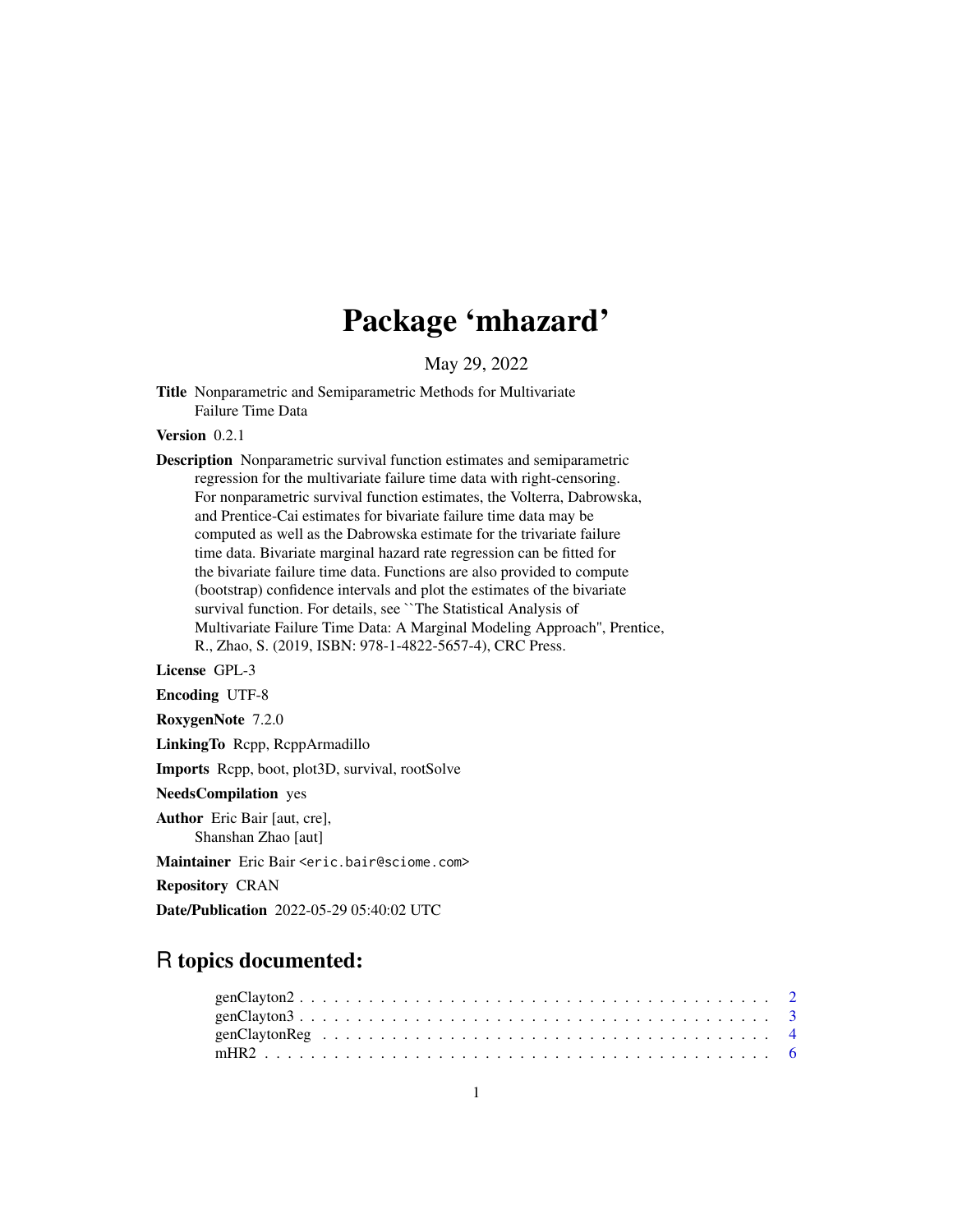# <span id="page-1-0"></span>2 genClayton2

#### **Index** 2008 **[18](#page-17-0)**

genClayton2 *Generates survival data from a bivariate Clayton-Oakes model*

# Description

Generates simulated survival data from a bivariate Clayton-Oakes model, which can be used to create example data for bivariate survival function estimation. The marginal distributions are exponential with given rate parameters. The joint distribution is defined using a Clayton copula. The censoring times are also exponentially distributed with given rate parameters.

# Usage

genClayton2(n, theta, lambda10, lambda01, lambdaC1, lambdaC2)

# Arguments

| n                  | Sample size for the simulated data set.                                                             |
|--------------------|-----------------------------------------------------------------------------------------------------|
| theta              | Parameter for the Clayton copula. Must be -1 or larger.                                             |
| lambda10.lambda01  |                                                                                                     |
|                    | Rate parameters for the (marginal) exponential distributions.                                       |
| lambdaC1, lambdaC2 |                                                                                                     |
|                    | Rate parameters for the censoring times. No censoring occurs if this parameter<br>is equal to $0$ . |
|                    |                                                                                                     |

# Value

A data frame containing the following elements:

Y1, Y2: Survival times for the simulated data

Delta1, Delta2: Censoring indicators for the simulated data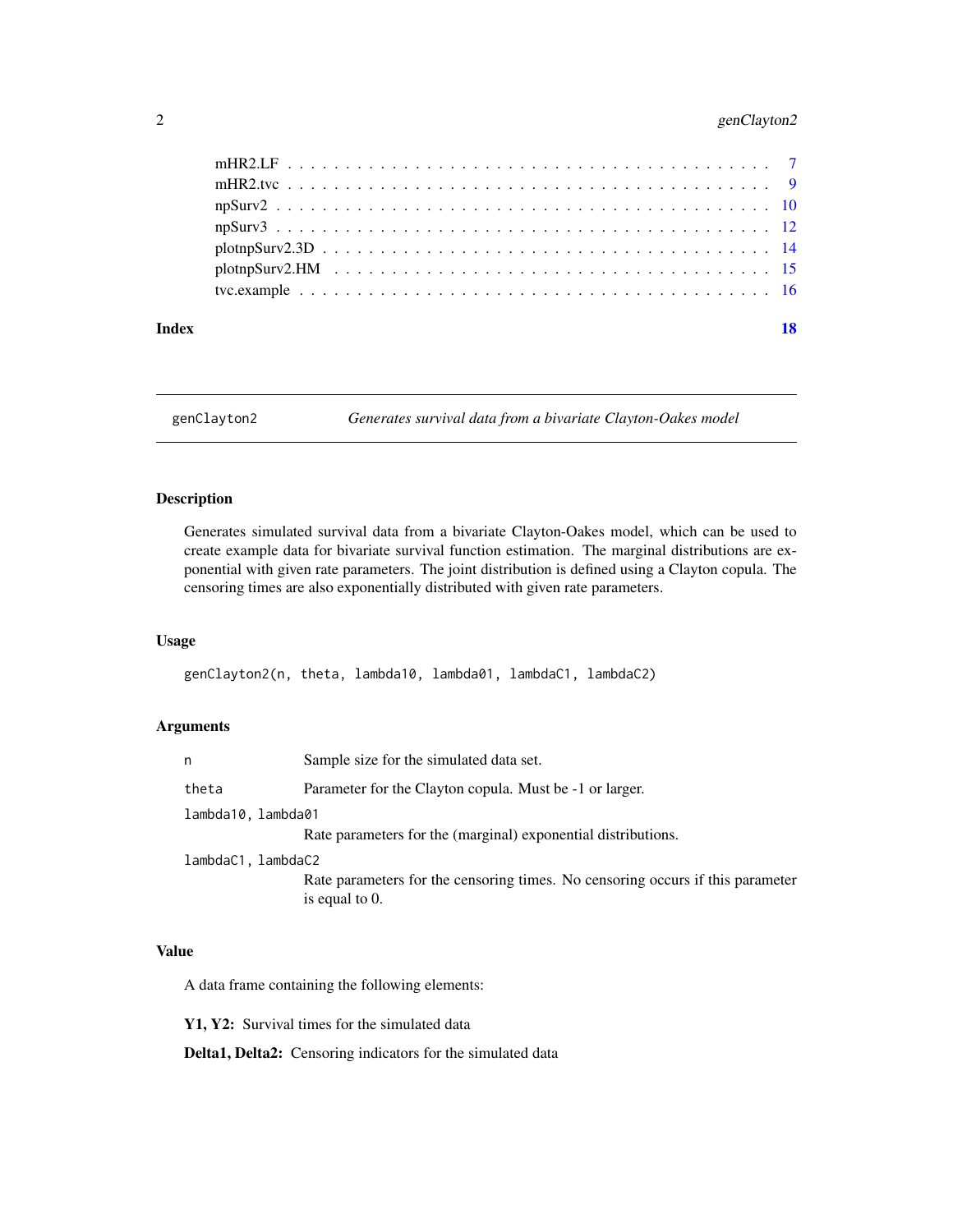## <span id="page-2-0"></span>genClayton3 3

#### Details

This function simulates data with the following survival function:  $F(t1,t2) = [F(t1,0)^{\lambda}(-theta) +$  $F(0,t2)^{\wedge}$ (-theta) - 1] $^{\wedge}$ (-1/theta) (The survival function is defined to be equal to 0 if this quantity is negative.) The marginal survival functions  $F(t1,0)$  and  $F(0,t2)$  are exponentially distributed with rate parameters lambda10 and lambda01, respectively. After generating survival times Y1 and Y2 (of length n) under this distribution, censoring times C1 and C2 (also of length n) are generated. C1/C2 are generated under an exponential distribution with rate parameters lambdaC1 and lambdaC2. If  $Cl[i] \leq Y1[i]$  for a given observation i, then observation i is considered to be censored (i.e., Delta1[i]=0). Delta2 is defined in a similar manner. If lambdaC1 or lambdaC2 is equal to 0, then the corresponding variable is uncensored (meaning that Delta[i]=1 for all i).

#### References

Clayton, D. "Model for association in bivariate life tables and its application in epidemiological studies of familial tendency in chronic disease incidence.", Biometrika (1978) 65:141-151. Prentice, R., Zhao, S. "The statistical analysis of multivariate failure time data: A marginal modeling approach", CRC Press (2019).

#### Examples

x <- genClayton2(1000, 0, 1, 1, 2, 2)

genClayton3 *Generates survival data from a trivariate Clayton-Oakes model*

#### **Description**

Generates simulated survival data from a trivariate Clayton-Oakes model, which can be used to create example data for trivariate survival function estimation. The marginal distributions are exponential with rate parameter 1. The joint distribution is defined using a Clayton copula. The censoring times are also exponentially distributed with given rate parameters.

#### Usage

```
genClayton3(n, theta, lambdaC1, lambdaC2, lambdaC3)
```
#### Arguments

| n                            | Sample size for the simulated data set.                                        |
|------------------------------|--------------------------------------------------------------------------------|
| theta                        | Parameter for the Clayton copula. Must be -1 or larger.                        |
| lambdaC1, lambdaC2, lambdaC3 |                                                                                |
|                              | Rate parameters for the censoring times. No censoring occurs if this parameter |
|                              | is equal to $0$ .                                                              |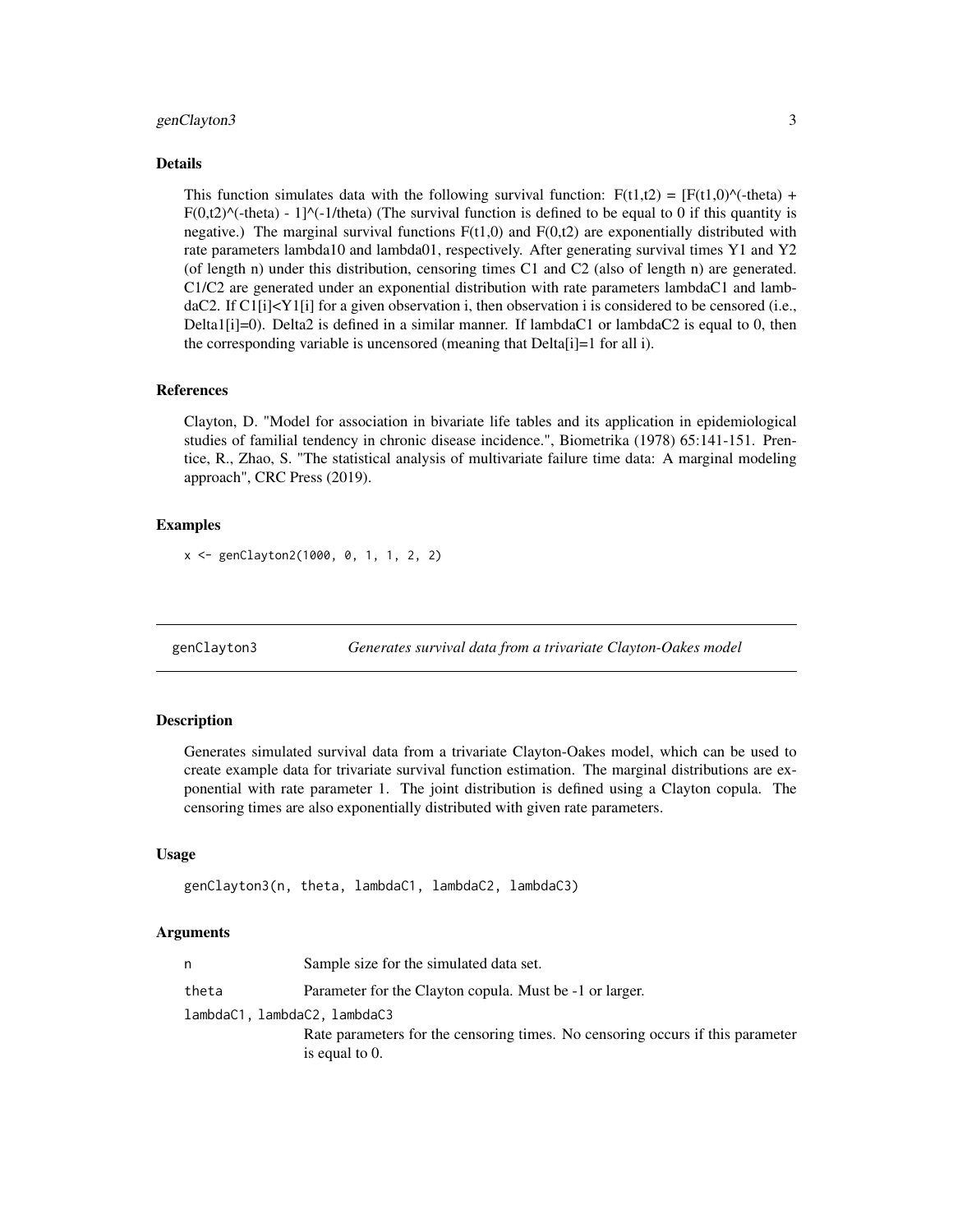#### <span id="page-3-0"></span>Value

A data frame containing the following elements:

Y1, Y2, Y3: Survival times for the simulated data

Delta1, Delta2, Delta3: Censoring indicators for the simulated data

#### Details

This function simulates data with the following survival function:  $F(t1,t2,t3) = [F(t1,0,0)^{\hat{ }}(-t)$  $+ F(0,t2,0)$ <sup> $\wedge$ </sup>(-theta) + F(0,0,t3) - 2] $\wedge$ (-1/theta) (The survival function is defined to be equal to 0 if this quantity is negative.) The marginal survival functions  $F(t1,0,0)$ ,  $F(0,t2,0)$ , and  $F(0,0,t3)$  are exponentially distributed with rate parameter 1. After generating survival times Y1, Y2, and Y3 (of length n) under this distribution, censoring times C1, C2, and C3 (also of length n) are generated. C1/C2/C3 are generated under an exponential distribution with rate parameters lambdaC1, lambdaC2, lambdaC3, respectively. If  $Cl[i] < Y1[i]$  for a given observation i, then observation i is considered to be censored (i.e., Delta1[i]=0). Delta2 and Delta3 are defined in a similar manner. If lambdaC1, lambdaC2, and/or lambdaC3 is equal to 0, then the corresponding variable is uncensored (meaning that Delta[i]=1 for all i).

#### References

Clayton, D. "Model for association in bivariate life tables and its application in epidemiological studies of familial tendency in chronic disease incidence.", Biometrika (1978) 65:141-151. Prentice, R., Zhao, S. "The statistical analysis of multivariate failure time data: A marginal modeling approach", CRC Press (2019).

#### Examples

x <- genClayton3(200, 0, 0.5, 0.5, 0.5)

<span id="page-3-1"></span>genClaytonReg *Generates regression data from a bivariate Clayton-Oakes model*

#### **Description**

Generates simulated survival data from a bivariate Clayton-Oakes model where the hazard depends on a binary coefficient X. This can be used to create example data for bivariate Cox regression. The marginal distributions are exponential with given rate parameters. The joint distribution is defined using a Clayton copula. The censoring times are also exponentially distributed with given rate parameters.

```
genClaytonReg(
  n,
  theta,
  Xp,
```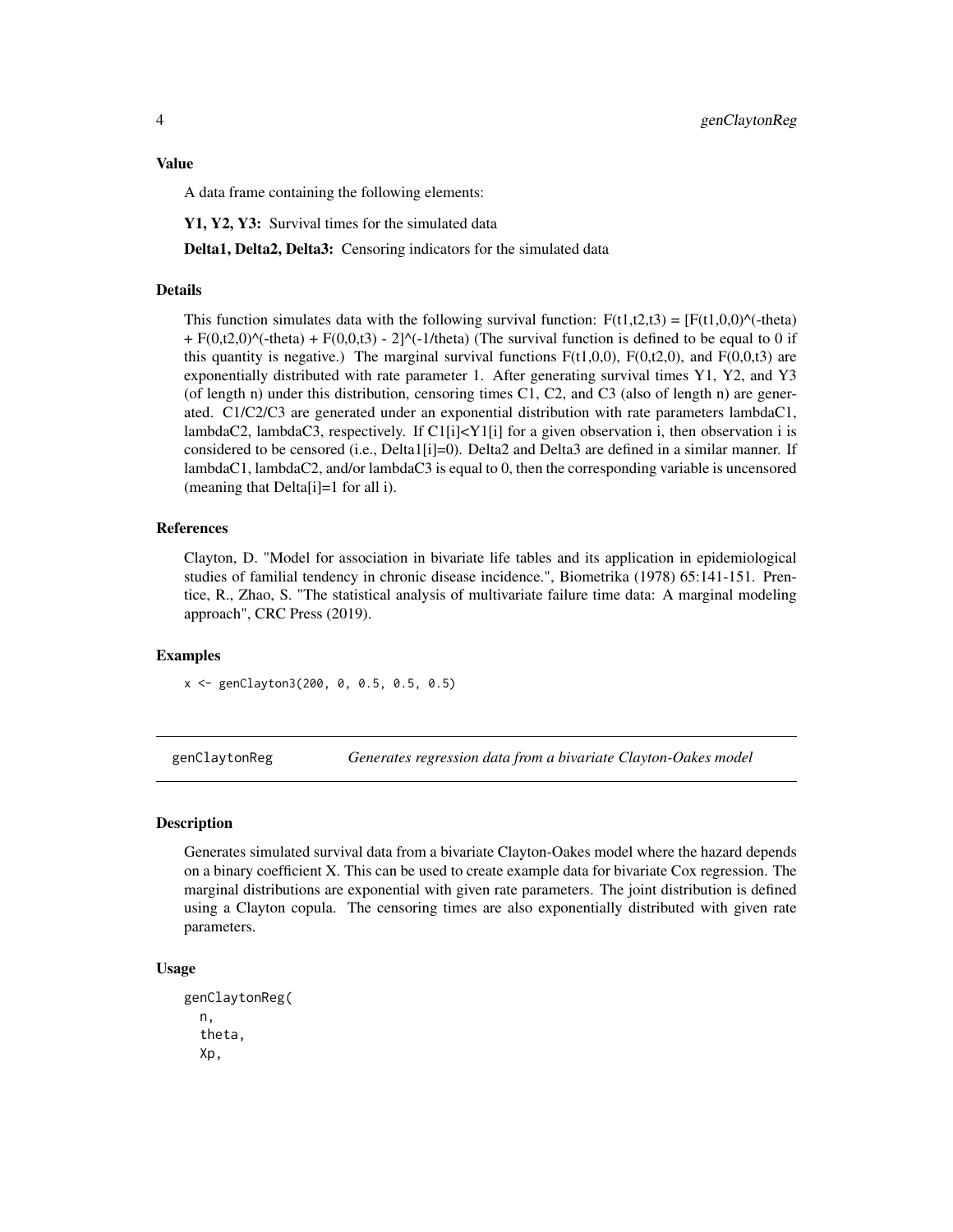# genClaytonReg 5

```
lambda10,
lambda01,
b10,
b01,
b11,
lambdaC1,
lambdaC2
```
#### Arguments

)

| n                  | Sample size for the simulated data set.                                                             |
|--------------------|-----------------------------------------------------------------------------------------------------|
| theta              | Parameter for the Clayton copula. Must be -1 or larger.                                             |
| Хp                 | Probability that the covariate is equal to 1. Must satisfy $0 < Xp < 1$ .                           |
| lambda10, lambda01 |                                                                                                     |
|                    | Rate parameters for the (marginal) exponential distributions when $X=0$ .                           |
| b10,b01,b11        | Regression coefficient values.                                                                      |
| lambdaC1, lambdaC2 |                                                                                                     |
|                    | Rate parameters for the censoring times. No censoring occurs if this parameter<br>is equal to $0$ . |

#### Value

A data frame containing the following elements:

Y1, Y2: Survival times for the simulated data

Delta1, Delta2: Censoring indicators for the simulated data

X Covariate matrix (of dimension n x 1).

#### Details

This function simulates data with the following survival function:  $F(t1,t2) = [F(t1,0)^\circ(-eta) +$  $F(0,t2)^\wedge$ (-eta) - 1] $^\wedge$ (-1/eta) (The survival function is defined to be equal to 0 if this quantity is negative.) Here eta=theta*exp(X*b11). The marginal survival functions F(t1,0) and F(0,t2) are exponentially distributed with rate parameters lambda10*exp(X*b10) and lambda01*exp(X*b01), respectively. After generating survival times Y1 and Y2 (of length n) under this distribution, censoring times C1 and C2 (also of length n) are generated. C1/C2 are generated under an exponential distribution with rate parameters lambdaC1 and lambdaC2. If C1[i]<Y1[i] for a given observation i, then observation i is considered to be censored (i.e., Delta1[i]=0). Delta2 is defined in a similar manner. If lambdaC1 or lambdaC2 is equal to 0, then the corresponding variable is uncensored (meaning that  $Delta[i]=1$ for all i).

#### References

Clayton, D. "Model for association in bivariate life tables and its application in epidemiological studies of familial tendency in chronic disease incidence.", Biometrika (1978) 65:141-151. Prentice, R., Zhao, S. "The statistical analysis of multivariate failure time data: A marginal modeling approach", CRC Press (2019).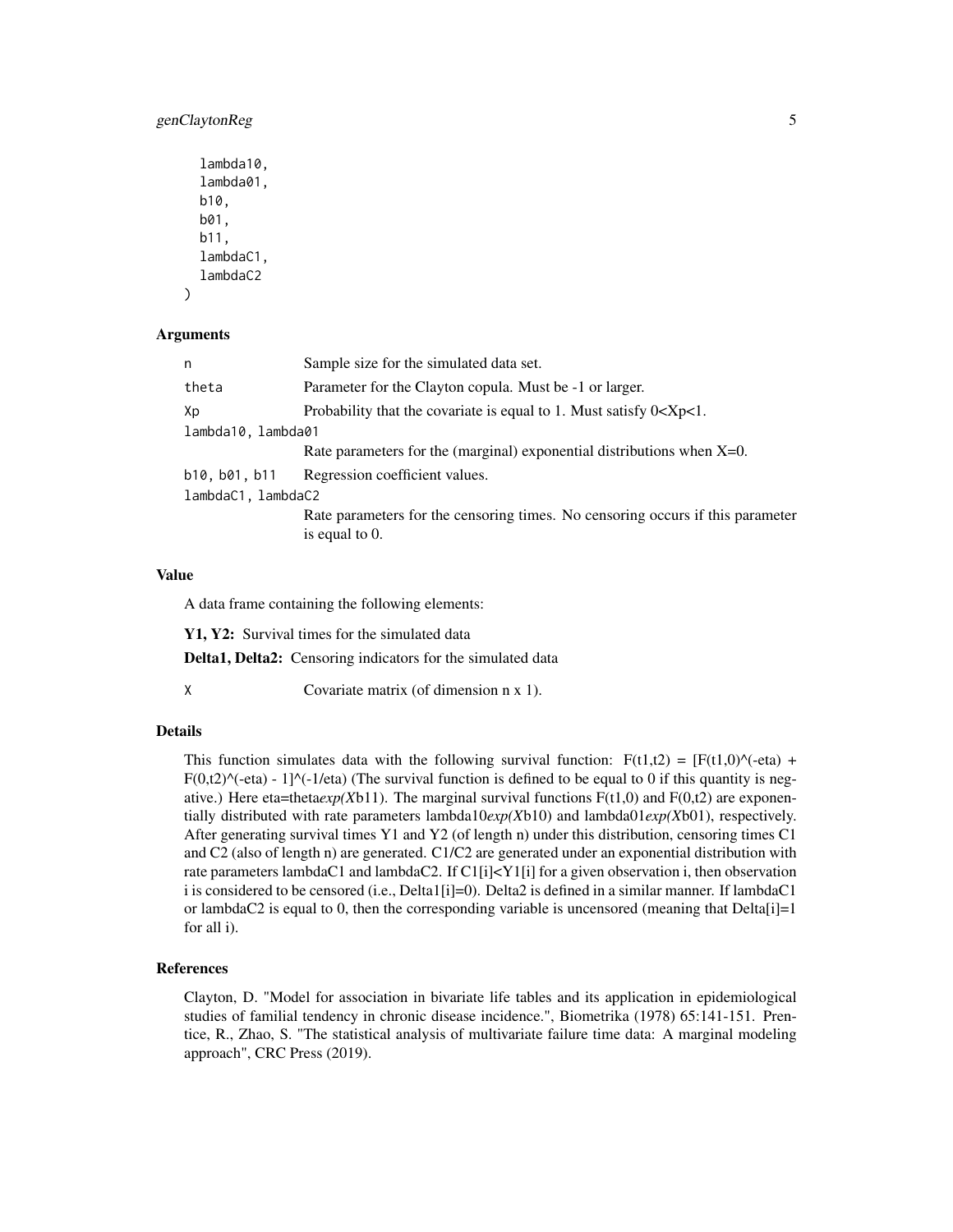#### <span id="page-5-0"></span>Examples

```
x <- genClaytonReg(1000, 2, 0.5, 1, 1, log(2), log(2), log(8/3), 2, 2)
```
<span id="page-5-1"></span>

#### mHR2 *Cox regression for a bivariate outcome*

#### Description

Fits a semiparametric Cox regression model for a bivariate outcome. This function computes the regression coefficients, baseline hazards, and sandwich estimates of the standard deviation of the regression coefficients. If desired, estimates of the survival function F and marginal hazard rates Lambda11 can be computed using the mHR2.LF function.

#### Usage

mHR2(Y1, Y2, Delta1, Delta2, X)

#### Arguments

| Y1.Y2 | Vectors of event times (continuous).                                  |
|-------|-----------------------------------------------------------------------|
|       | Delta1, Delta2 Vectors of censoring indicators (1=event, 0=censored). |
|       | Matrix of covariates (continuous or binary).                          |

#### Value

A list containing the following elements:

Y1, Y2: Original vectors of event times

Delta1, Delta2: Original vectors of censoring indicators

X: Original covariate matrix

n10, n01: Total number of events for the first/second outcome

n11: Total number of double events

beta10, beta01, beta11: Regression coefficient estimates

lambda10, lambda01, lambda11: Baseline hazard estimates

SD.beta10, SD.beta01, SD.beta11: Sandwich estimates of the standard deviation of the regression coefficients

SD.beta10.cox, SD.beta01.cox: Standard deviation estimates for the regression coefficients based on a univariate Cox model

# References

Prentice, R., Zhao, S. "The statistical analysis of multivariate failure time data: A marginal modeling approach", CRC Press (2019). Prentice, R., Zhao, S. "Regression models and multivariate life tables", Journal of the American Statistical Association (2020) In press.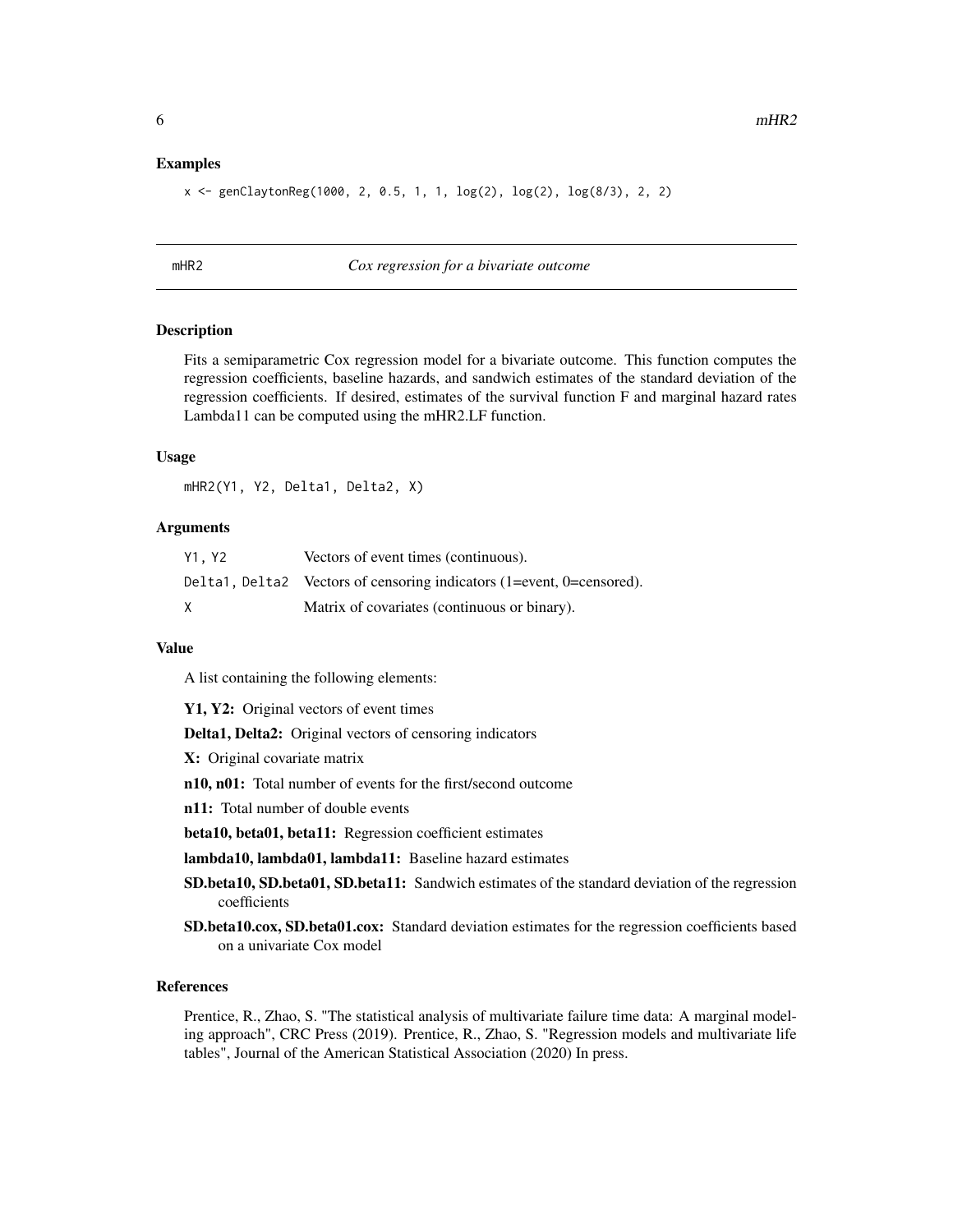#### <span id="page-6-0"></span> $mHR2.LF$   $\qquad \qquad$  7

# See Also

[mHR2.LF](#page-6-1)

# Examples

```
x <- genClaytonReg(1000, 2, 0.5, 1, 1, log(2), log(2), log(8/3), 2, 2)
x.mHR2 <- mHR2(x$Y1, x$Y2, x$Delta1, x$Delta2, x$X)
```
<span id="page-6-1"></span>

| mHR2.EF | Bivariate regression survival function and marginal hazards estima- |
|---------|---------------------------------------------------------------------|
|         | tion                                                                |

# Description

Estimates the survival function F and the marginal hazards Lambda11 for a bivariate Cox regression model. F and Lambda11 are estimated at two specified values of the covariates. If desired, (bootstrap) confidence intervals or confidence bounds for F and Lambda11 may also be computed.

# Usage

```
mHR2.LF(
 mHR2.obj,
 X0_out,
 X1_out,
 T1_out,
 T2_out,
  confidence = c("none", "CI", "CB"),n.boot = 100
\lambda
```
# Arguments

| $mHR2.$ obj    | Output from the mHR2 function.                                                                                                                                                        |
|----------------|---------------------------------------------------------------------------------------------------------------------------------------------------------------------------------------|
| X0_out, X1_out | Two possible sets of values for the covariates. F and Lambda will be estimated<br>at $X=X0$ out and $X=X1$ out.                                                                       |
|                | T1_out, T2_out Vector of time points at which F and Lambda11 should be estimated. If confi-<br>dence="CB", then both vectors must have length 3.                                      |
| confidence     | Type of confidence estimate to be computed. Possible values include "none",<br>"CI" (to compute confidence intervals), and "CB" (to compute confidence bands).<br>Defaults to "none". |
| n.boot         | Number of bootstrap iterations for computing the confidence intervals/bands.<br>Defaults to 100. Ignored if confidence="none".                                                        |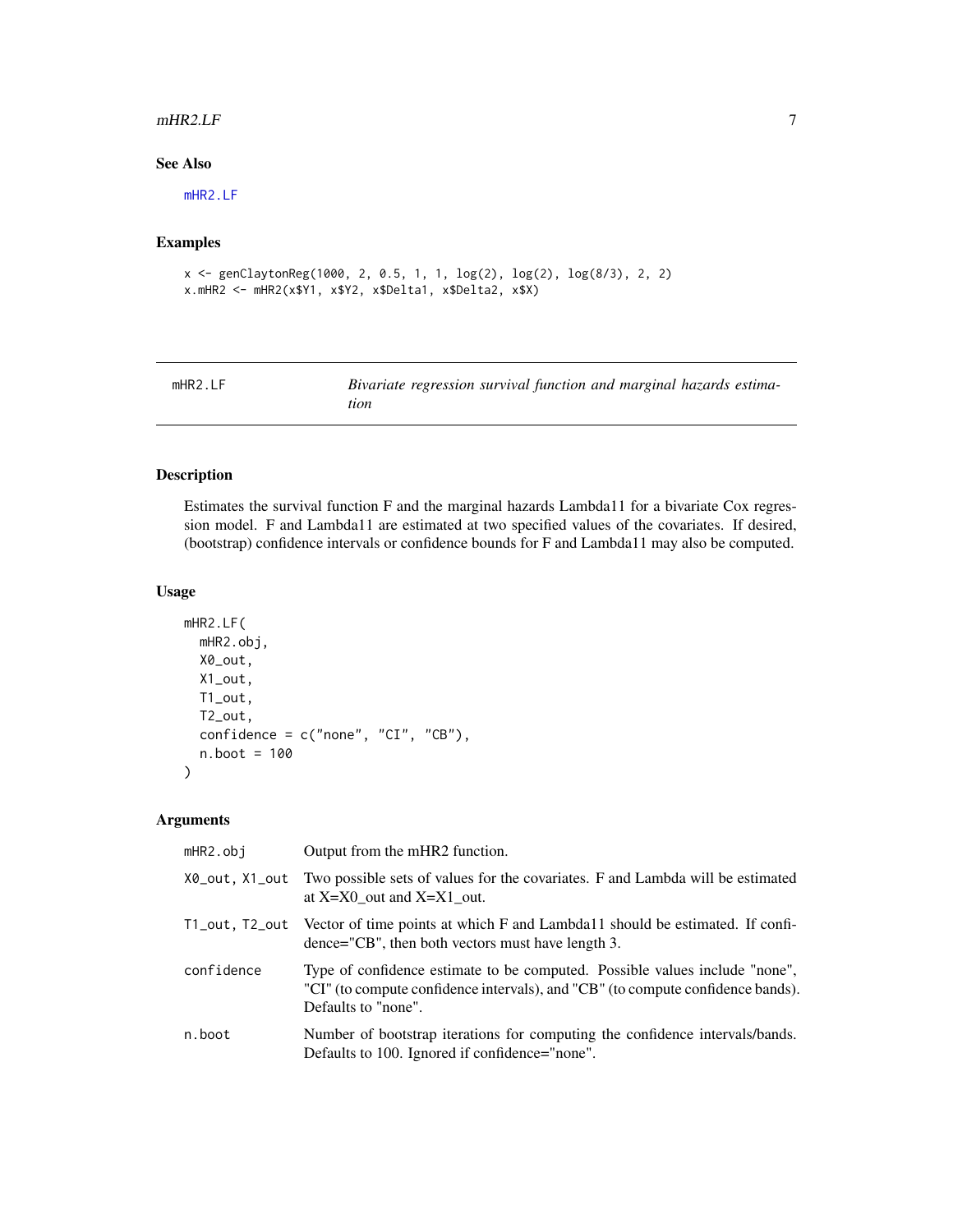#### <span id="page-7-0"></span>Value

A list containing the following elements:

- n10, n01: Total number of events for the first/second outcome
- n11: Total number of double events
- beta10, beta01, beta11: Regression coefficient estimates
- lambda10, lambda01, lambda11: Baseline hazard estimates
- Lambda11\_out\_Z0, Lambda11\_out\_Z1: Estimates of Lambda11 at T1\_out, T2\_out for X=X0\_out and X=X1\_out
- **F\_out\_X0, F\_out\_X1:** Estimates of F at  $T1$ \_out,  $T2$ \_out for  $X=X0$ \_out and  $X=X1$ \_out
- CI Lambda11 X0.lb, CI Lambda11  $X0.$ ub: Lower and upper bounds for Lambda11 at  $X=X0$  out
- CI\_Lambda11\_X1.lb, CI\_Lambda11\_X1.ub: Lower and upper bounds for Lambda11 at X=X1\_out
- CI\_F\_X0.lb, CI\_F\_X0.ub: Lower and upper bounds for F at X=X0\_out
- $CI_F_X1.1b, CI_F_X1.1c$ : Lower and upper bounds for F at  $X=X1_$  out
- CB1\_Lambda11\_X0.lb, CB1\_Lambda11\_X0.ub, CB2\_Lambda11\_X0.lb, CB2\_Lambda11\_X0.ub, CB3\_Lambda11\_X0.lb, CB3\_Lambda11\_X0.ub: Lower and upper bounds for Lambda11 at X=X0\_out, at three T1\_out, T2\_out combinations
- CB1\_Lambda11\_X1.lb, CB1\_Lambda11\_X1.ub, CB2\_Lambda11\_X1.lb, CB2\_Lambda11\_X1.ub, CB3\_Lambda11\_X1.lb, CB3\_Lambda11\_X1.ub: Lower and upper bounds for Lambda11 at  $X=X1$  out, at three T1\_out, T2\_out combinations
- CB1\_F\_X0.lb, CB1\_F\_X0.ub, CB2\_F\_X0.lb, CB2\_F\_X0.ub, CB3\_F\_X0.lb, CB3\_F\_X0.ub: Lower and upper bounds for F at X=X0\_out, at three T1\_out, T2\_out combinations
- $CB1$ <sub>F</sub>\_X1.lb, CB1<sub>\_F</sub>\_X1.ub, CB2\_F\_X1.lb, CB2\_F\_X1.ub, CB3\_F\_X1.lb, CB3\_F\_X1.ub: Lower and upper bounds for F at X=X1\_out, at three T1\_out, T2\_out combinations

#### Details

If confidence="CI" or confidence="CB", then 95% bootstrap confidence bounds are computed by estimating the standard errors of F/Lambda11 based on n.boot bootstrap iterations. Currently confidence bounds can only be computed at three specified T1out/T2out combinations (meaning that T1out and T2out must both have length 3 if confidence="CB"). No confidence measures will be returned if confidence="none".

#### References

Prentice, R., Zhao, S. "The statistical analysis of multivariate failure time data: A marginal modeling approach", CRC Press (2019). Prentice, R., Zhao, S. "Regression models and multivariate life tables", Journal of the American Statistical Association (2020) In press.

#### See Also

[mHR2](#page-5-1)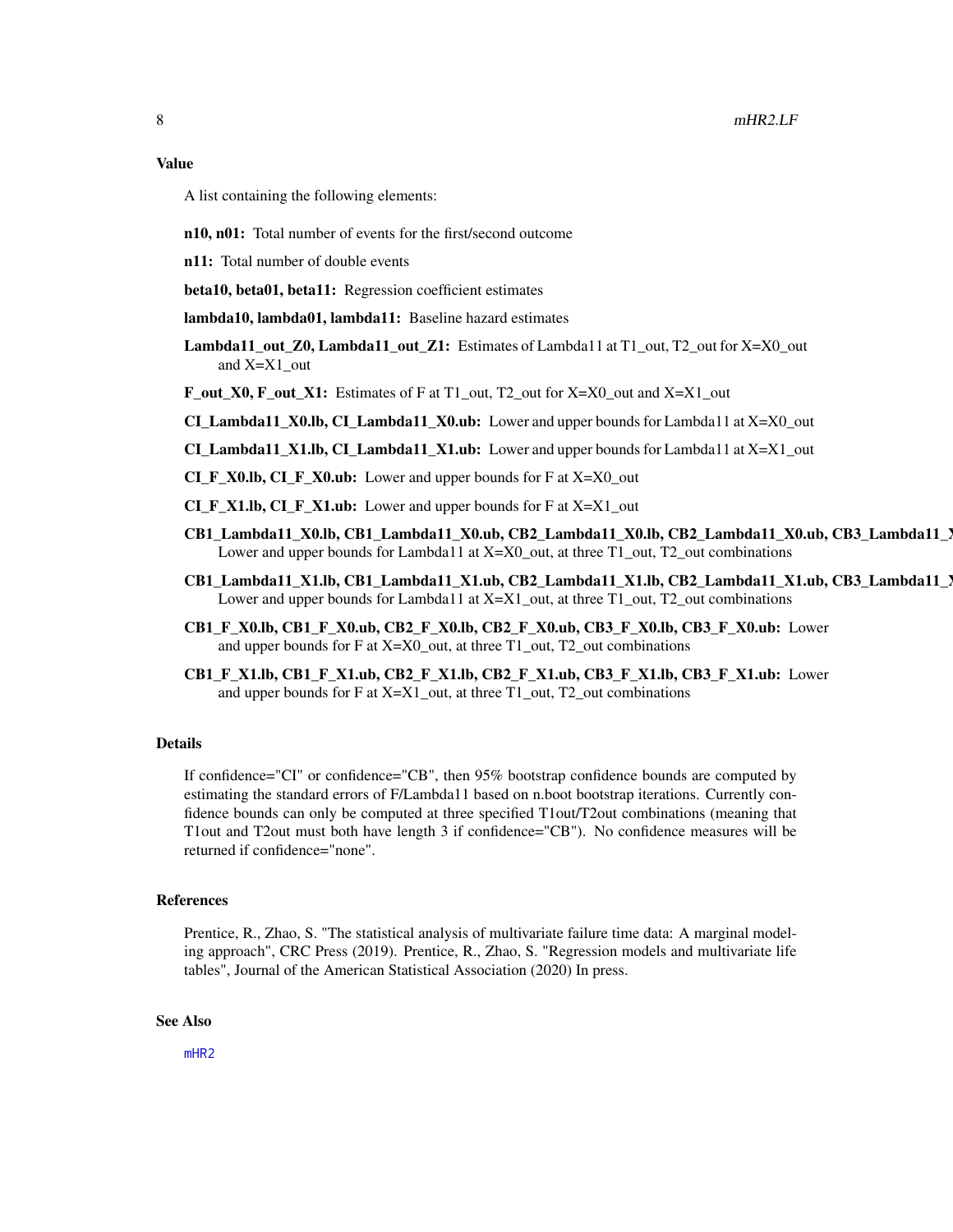#### <span id="page-8-0"></span>mHR2.tvc 9

#### Examples

```
x <- genClaytonReg(1000, 2, 0.5, 1, 1, log(2), log(2), log(8/3), 2, 2)
x.mHR2 <- mHR2(x$Y1, x$Y2, x$Delta1, x$Delta2, x$X)
x.LF <- mHR2.LF(x.mHR2, 0, 1, c(0.25, 0.5, 1), c(0.25, 0.5, 1))
x.LF.CI <- mHR2.LF(x.mHR2, 0, 1, c(0.25, 0.5, 1),
c(0.25, 0.5, 1), confidence="CI")
x.LF.CB <- mHR2.LF(x.mHR2, 0, 1, c(0.25, 0.5, 1),
c(0.25, 0.5, 1), confidence="CB")
```
mHR2.tvc *Cox regression for a bivariate outcome with time-varying covariates*

#### **Description**

Fits a semiparametric Cox regression model for a bivariate outcome with time-varying covariates. Currently only the regression coefficients are computed.

#### Usage

mHR2.tvc(Y1, Y2, Delta1, Delta2, ids, X)

#### Arguments

| Y1.Y2 | Vectors of event times (continuous).                                                                                                               |
|-------|----------------------------------------------------------------------------------------------------------------------------------------------------|
|       | Delta1, Delta2 Vectors of censoring indicators (1=event, 0=censored).                                                                              |
| ids   | Vector of ID numbers. It is used to map the values of the time-varying covariates<br>back to the original Y1/Y2/Delta1/Delta2 values. See Details. |
| X     | Matrix of covariates (continuous or binary). See Details for the proper format<br>of this matrix.                                                  |

#### Value

A list containing the following elements:

beta10, beta01, beta11: Regression coefficient estimates

#### Details

X must be a matrix with at least four columns. The first column contains the ID numbers. Each ID number in this column must map to a unique element of the ids vector. The second and third columns consists of time points for T1 and T2, respectively. They specify the time points at which the covariates take on the specified value(s). The remaining columns represent the values of the covariates on the specified time interval. For example, if we define X.tv  $\lt$ - matrix(c(1001, 1001, 0, 0, 0, 5, 1, 2), nrow=2) then, for the observation with ID number 1001, then when  $T1=0$ , the time-varying covariate has a value of 1 on when T2 is in [0,5) and a value of 2 when T2 is in [5,Inf). Note that the values of the time-varying covariates must be specified for when  $T1=0$  (or  $T2=0$ ) in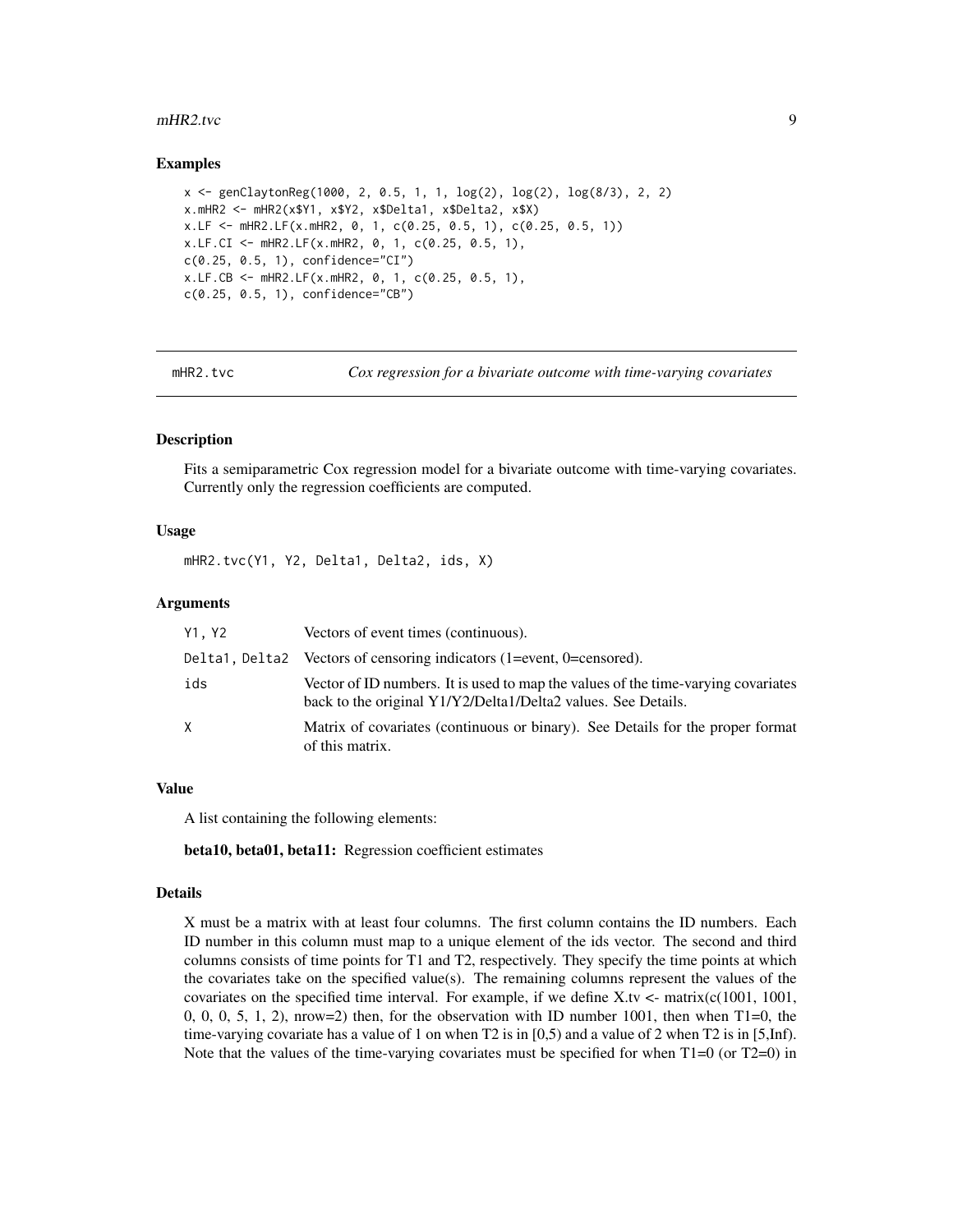<span id="page-9-0"></span>order to compute beta10 and beta01. If a value of a covariate is constant when  $T1=0$  or  $T2=0$ , that covariate will be dropped when computing beta10 or beta01.

Support for time-varying covariates is experimental and has not been tested extensively. Use this function at your own risk.

#### References

Prentice, R., Zhao, S. "The statistical analysis of multivariate failure time data: A marginal modeling approach", CRC Press (2019). Prentice, R., Zhao, S. "Regression models and multivariate life tables", Journal of the American Statistical Association (2020) In press.

#### See Also

[mHR2](#page-5-1)

#### Examples

```
x <- genClaytonReg(250, 2, 0.5, 1, 1, 0, log(2), 0, 5, 5)
x.tv <- tvc.example(x$Y1, x$Y2, x$Delta1, x$Delta2, x$X)
x.mHR2 <- mHR2.tvc(x$Y1, x$Y2, x$Delta1, x$Delta2,
x.tv$ids, x.tv$X.tv)
```
<span id="page-9-1"></span>

| npSurv2 | Nonparametric estimates of the survival function for bivariate failure |
|---------|------------------------------------------------------------------------|
|         | time data                                                              |

#### Description

Computes the survival function for bivariate failure time data using one of three possible estimators, including Dabrowska, Volterra and Prentice-Cai estimators. Optionally (bootstrap) confidence intervals for the survival function may also be computed.

```
npSurv2(
 Y1,
  Y2,
 Delta1,
 Delta2,
  newT1 = NULL,newT2 = NULL,estimator = c("dabrowska", "volterra", "prentice-cai"),
  conf.int = FALSE,R = 1000,
  ...
)
```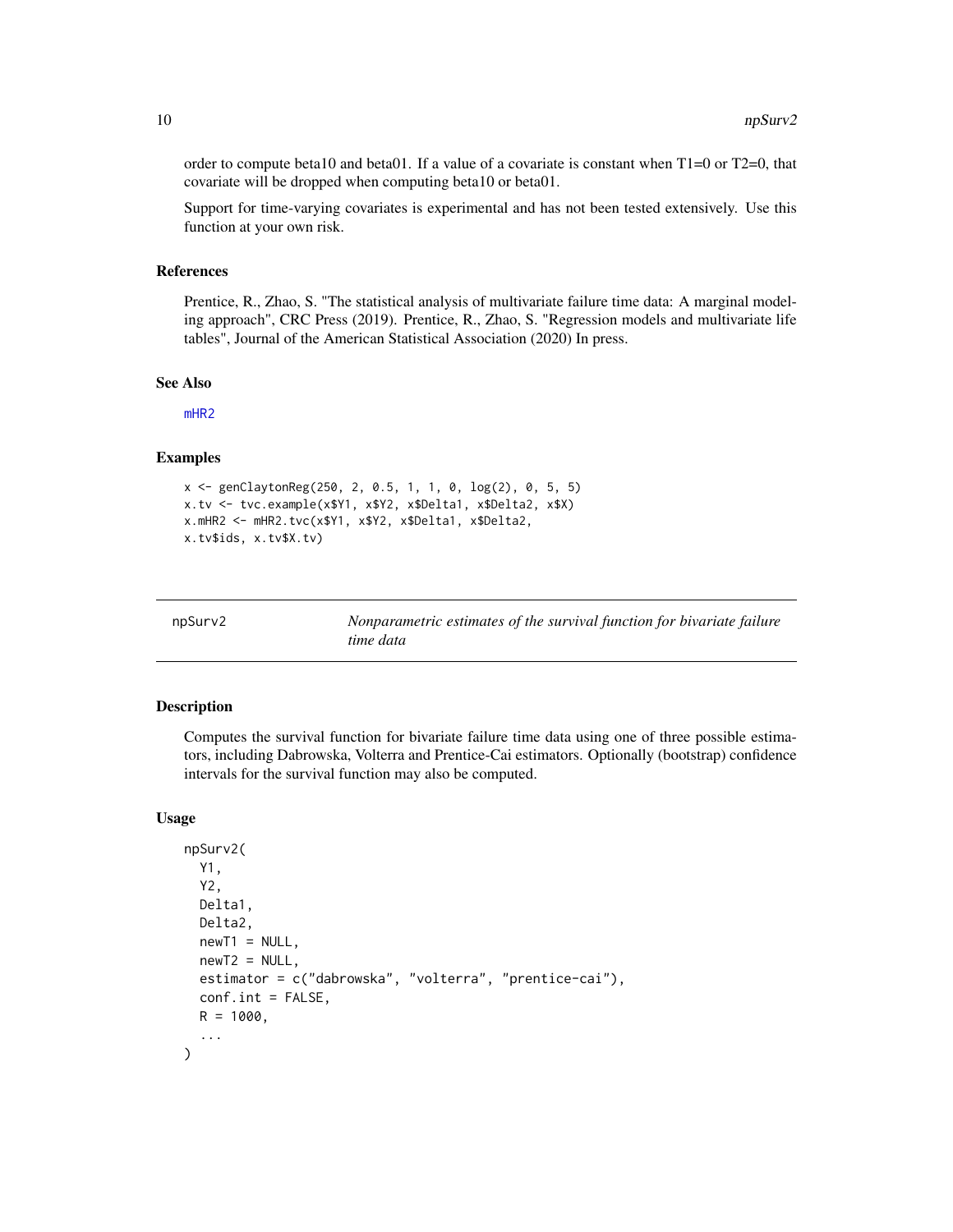#### npSurv2 11

#### **Arguments**

| Y1, Y2         | Vectors of event times (continuous).                                                                                                                                                 |
|----------------|--------------------------------------------------------------------------------------------------------------------------------------------------------------------------------------|
| Delta1, Delta2 | Vectors of censoring indicators $(1 = event, 0 = c)$ .                                                                                                                               |
| newT1, newT2   | Optional vectors of times at which to estimate the survival function (which do<br>not need to be subsets of $Y1/Y2$ ). Defaults to the unique values in $Y1/Y2$ if not<br>specified. |
| estimator      | Which estimator of the survival function should be used. Possible values include<br>"dabrowska", "volterra", and "prentice-cai". Defaults to "dabrowska".                            |
| conf.int       | Should bootstrap confidence intervals be computed?                                                                                                                                   |
| R              | Number of bootstrap replicates. This argument is passed to the boot function.<br>Defaults to 1000. Ignored if conf.int is FALSE.                                                     |
| $\ddots$ .     | Additional arguments to the boot function.                                                                                                                                           |

# Value

A list containing the following elements:

T1: Unique uncensored Y1 values T2: Unique uncensored Y2 values Fhat: Estimated bivariate survival function (computed at T1, T2) Fhat.lci: Lower 95% confidence bounds for Fhat Fhat.uci: Upper 95% confidence bounds for Fhat Fmarg1.est: Estimated marginal survival function for T1 (computed at newT1) Fmarg1.lci: Lower 95% confidence bounds for Fmarg1 Fmarg1.uci: Upper 95% confidence bounds for Fmarg1 Fmarg2.est: Estimated marginal survival function for T2 (computed at newT2) Fmarg2.lci: Lower 95% confidence bounds for Fmarg2 Fmarg2.uci: Upper 95% confidence bounds for Fmarg2 F.est: Estimated survival function (computed at newT1, newT2) F.est.lci: Lower 95% confidence bounds for F.est F.est.uci: Upper 95% confidence bounds for F.est CR: Estimated cross ratio (computed at T1, T2) KT: Estimated Kendall\'s tau (computed at T1, T2) CR.est: Estimated cross ratio (computed at newT1, newT2) KT.est: Estimated Kendall\'s tau (computed at newT1, newT2)

# Details

If conf.int is TRUE, confidence intervals will be computed using the boot function in the boot package. Currently only 95% confidence intervals computed using the percentile method are implemented. If conf.int is FALSE, confidence intervals will not be computed, and confidence bounds will not be returned in the output.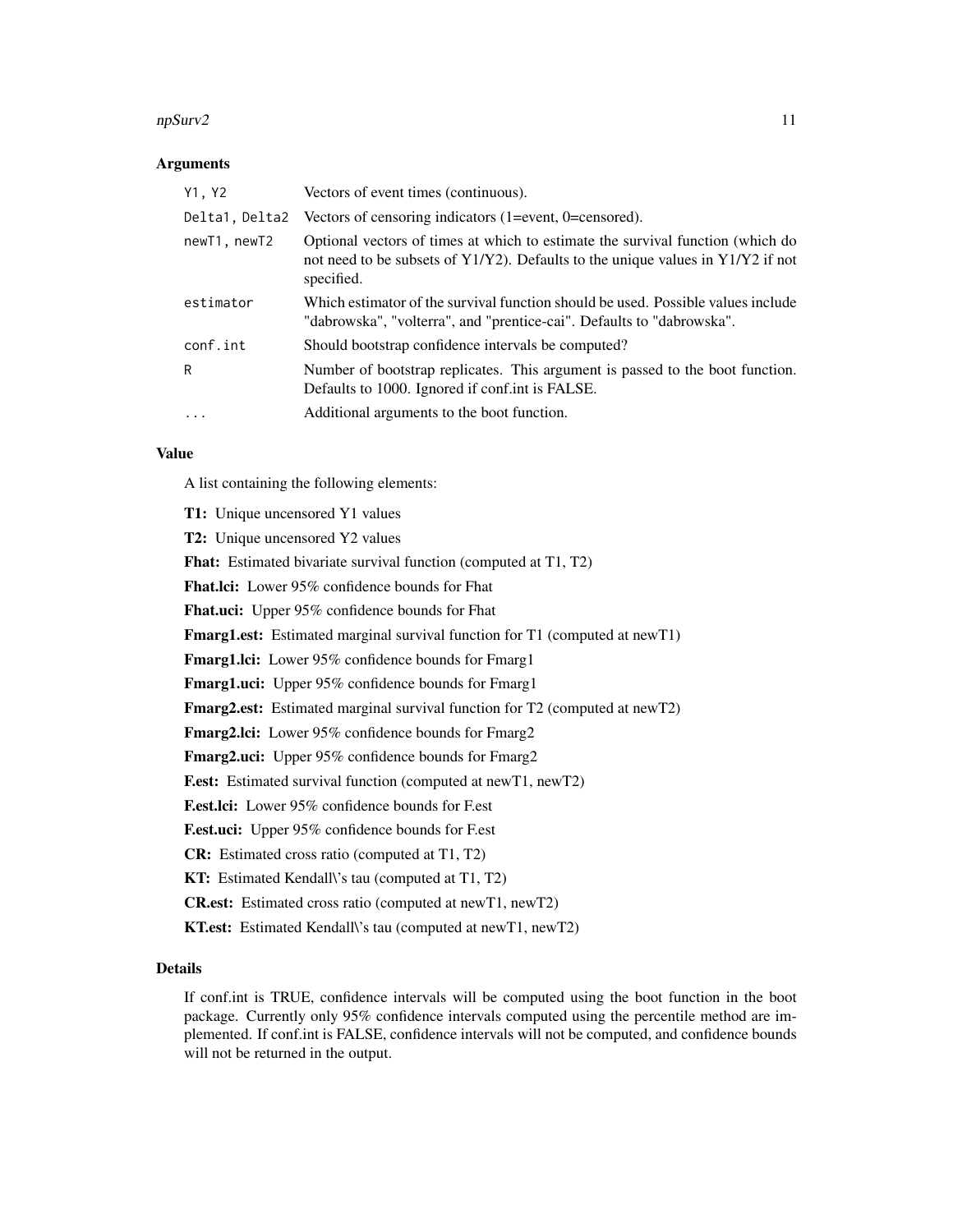#### <span id="page-11-0"></span>References

Prentice, R., Zhao, S. "Nonparametric estimation of the multivariate survivor function: the multivariate Kaplan–Meier estimator", Lifetime Data Analysis (2018) 24:3-27. Prentice, R., Zhao, S. "The statistical analysis of multivariate failure time data: A marginal modeling approach", CRC Press (2019). pp. 52-60.

#### See Also

[boot](#page-0-0)

# Examples

```
x <- genClayton2(1000, 0, 1, 1, 2, 2)
x.npSurv2 <- npSurv2(x$Y1, x$Y2, x$Delta1, x$Delta2)
x.npSurv2.ci <- npSurv2(x$Y1, x$Y2, x$Delta1, x$Delta2,
conf.int=TRUE)
x.npSurv2.volt <- npSurv2(x$Y1, x$Y2, x$Delta1, x$Delta2,
estimator="volterra")
x.npSurv2.t <- npSurv2(x$Y1, x$Y2, x$Delta1, x$Delta2,
newT1=-1*log(c(0.55, 0.7, 0.7, 0.85, 0.85, 0.85)),
newT2=-1*log(c(0.55, 0.55, 0.7, 0.55, 0.7, 0.85)))
```
npSurv3 *Nonparametric estimates of the survival function for trivariate failure time data*

# Description

Computes the survival function for a trivariate failure time data. The survival function for trivariate failure time data is analogous to the Kaplan-Meier estimator for a univariate failure time data and Dabrowska estimator for bivariate failure time data. Optionally (bootstrap) confidence intervals for the survival function may also be computed.

```
npSurv3(
  Y1,
  Y2,
  Y3,
 Delta1,
 Delta2,
  Delta3,
  newT1 = NULL,newT2 = NULL,newT3 = NULL,conf.int = FALSE,
 R = 1000,
  ...
)
```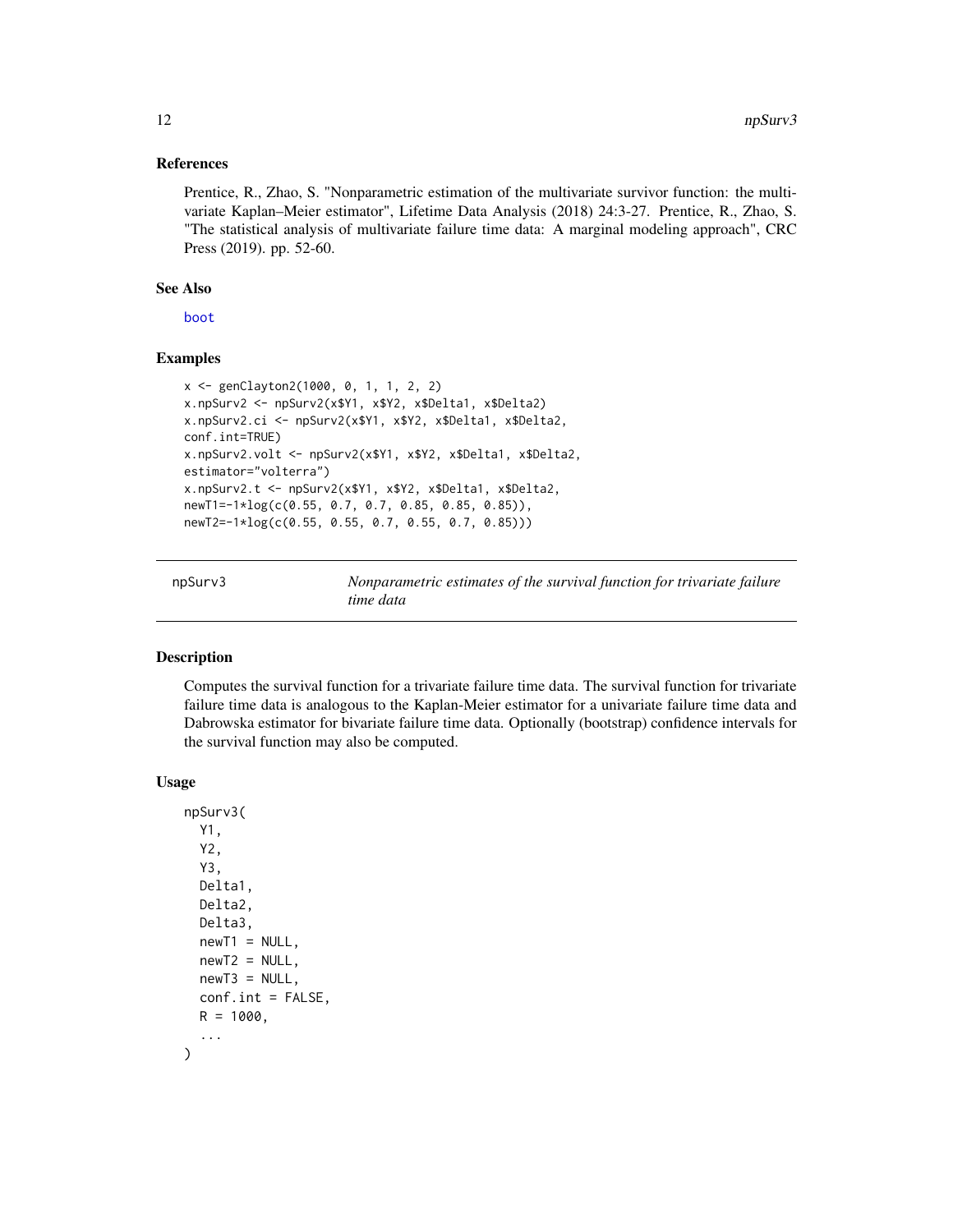#### npSurv3 13

#### **Arguments**

| Y1, Y2, Y3             | Vectors of event times (continuous).                                                                                                                                                       |
|------------------------|--------------------------------------------------------------------------------------------------------------------------------------------------------------------------------------------|
| Delta1, Delta2, Delta3 |                                                                                                                                                                                            |
|                        | Vectors of censoring indicators $(1 = event, 0 = c)$ .                                                                                                                                     |
| newT1, newT2, newT3    |                                                                                                                                                                                            |
|                        | Optional vectors of times at which to estimate the survival function (which do<br>not need to be subsets of $Y1/Y2/Y3$ ). Defaults to the unique values in $Y1/Y2/Y3$<br>if not specified. |
| conf.int               | Should bootstrap confidence intervals be computed?                                                                                                                                         |
| R                      | Number of bootstrap replicates. This argument is passed to the boot function.<br>Defaults to 1000. Ignored if conf.int is FALSE.                                                           |
| $\cdot$                | Additional arguments to the boot function.                                                                                                                                                 |

# Value

A list containing the following elements:

T1: Unique values of Y1 at which Fhat was computed T2: Unique values of Y2 at which Fhat was computed T3: Unique values of Y3 at which Fhat was computed Fhat: Estimated survival function (computed at T1, T2, T3) Fhat.lci: Lower 95% confidence bounds for Fhat Fhat.uci: Upper 95% confidence bounds for Fhat Fmarg1.est: Estimated marginal survival function for T11 (computed at newT1) Fmarg1.lci: Lower 95% confidence bounds for Fmarg1 Fmarg1.uci: Upper 95% confidence bounds for Fmarg1 Fmarg2.est: Estimated marginal survival function for T2 (computed at newT2) Fmarg2.lci: Lower 95% confidence bounds for Fmarg2 Fmarg2.uci: Upper 95% confidence bounds for Fmarg2 Fmarg3.est: Estimated marginal survival function for T3 (computed at newT3) Fmarg3.lci: Lower 95% confidence bounds for Fmarg3 Fmarg3.uci: Upper 95% confidence bounds for Fmarg3 F.est: Estimated survival function (computed at newT1, newT2, newT3) F.est.lci: Lower 95% confidence bounds for F.est F.est.uci: Upper 95% confidence bounds for F.est C110: Pairwise marginal cross ratio estimator C110 (computed at newT1, newT2, newT3) C101: Pairwise marginal cross ratio estimator C101 (computed at newT1, newT2, newT3) C011: Pairwise marginal cross ratio estimator C011 (computed at new T1, newT2, newT3) C111: Trivariate dependency estimator C111 (computed at newT1, newT2, newT3)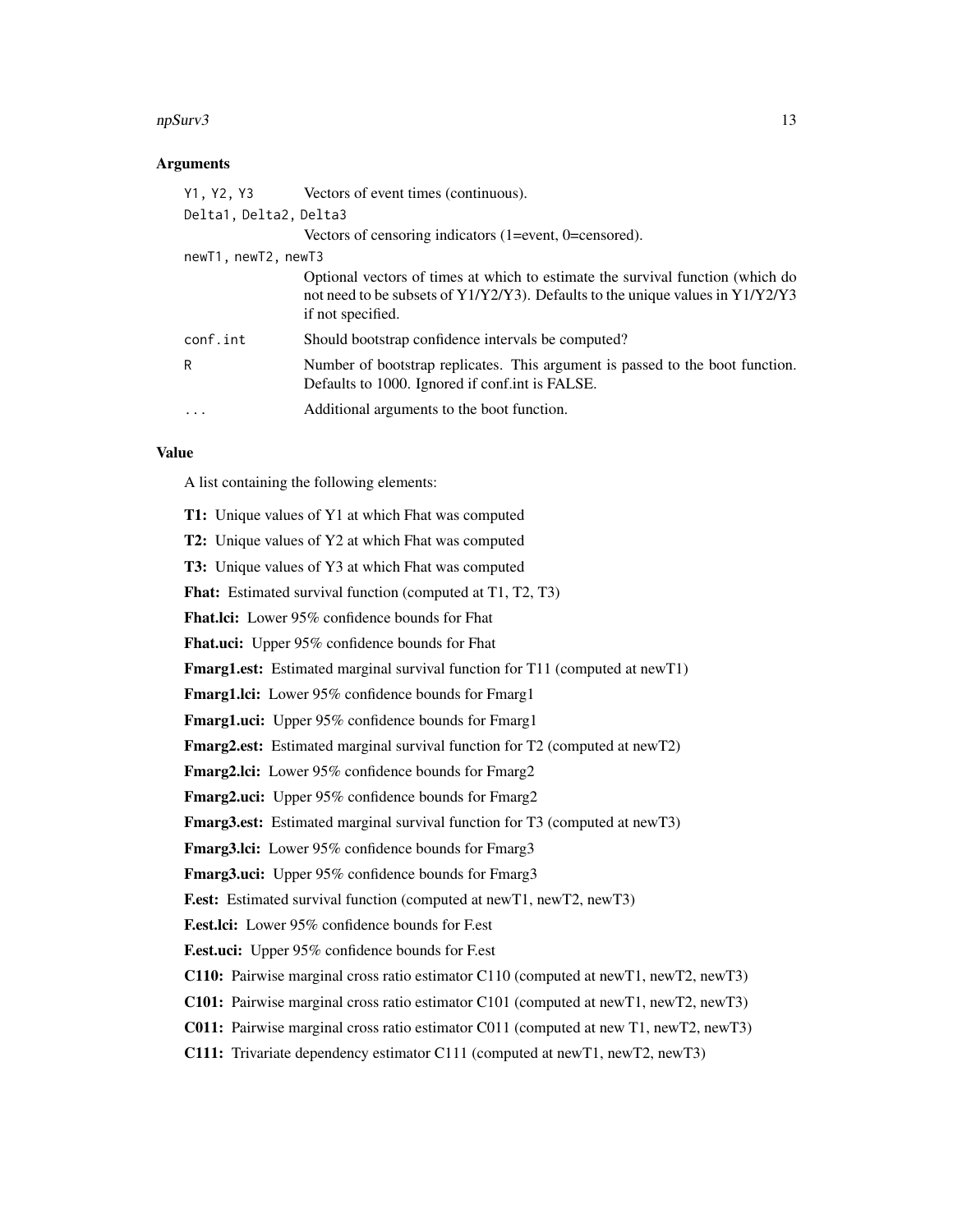# <span id="page-13-0"></span>Details

If conf.int is TRUE, confidence intervals will be computed using the boot function in the boot package. Currently only 95% confidence intervals computed using the percentile method are implemented. If conf.int is FALSE, confidence intervals will not be computed, and confidence bounds will not be returned in the output.

#### References

Prentice, R., Zhao, S. "Nonparametric estimation of the multivariate survivor function: the multivariate Kaplan–Meier estimator", Lifetime Data Analysis (2018) 24:3-27. Prentice, R., Zhao, S. "The statistical analysis of multivariate failure time data: A marginal modeling approach", CRC Press (2019). pp. 120-123.

#### See Also

[boot](#page-0-0)

# Examples

```
x <- genClayton3(200, 0, 0.5, 0.5, 0.5)
x.npSurv3 <- npSurv3(x$Y1, x$Y2, x$Y3, x$Delta1, x$Delta2, x$Delta3)
x.npSurv3.ci <- npSurv3(x$Y1, x$Y2, x$Y3, x$Delta1, x$Delta2,
x$Delta3, conf.int=TRUE, R=500)
```

| plotnpSurv2.3D | Uses a 3D perspective plot to visualize a nonparametric bivariate sur- |
|----------------|------------------------------------------------------------------------|
|                | <i>vival function</i>                                                  |

#### Description

Plots a 3D perspective plot of an estimated nonparametric bivariate survival function. This function is a wrapper for the persp3D function from the plot3D package with default parameters chosen to make the data easier to visualize.

```
plotnpSurv2.3D(
  npSurv2.obj,
  col = "grey",shade = 0.25,
  theta = 120,
  xlab = "T1",vlab = "T2".zlab = "Fhat",...
)
```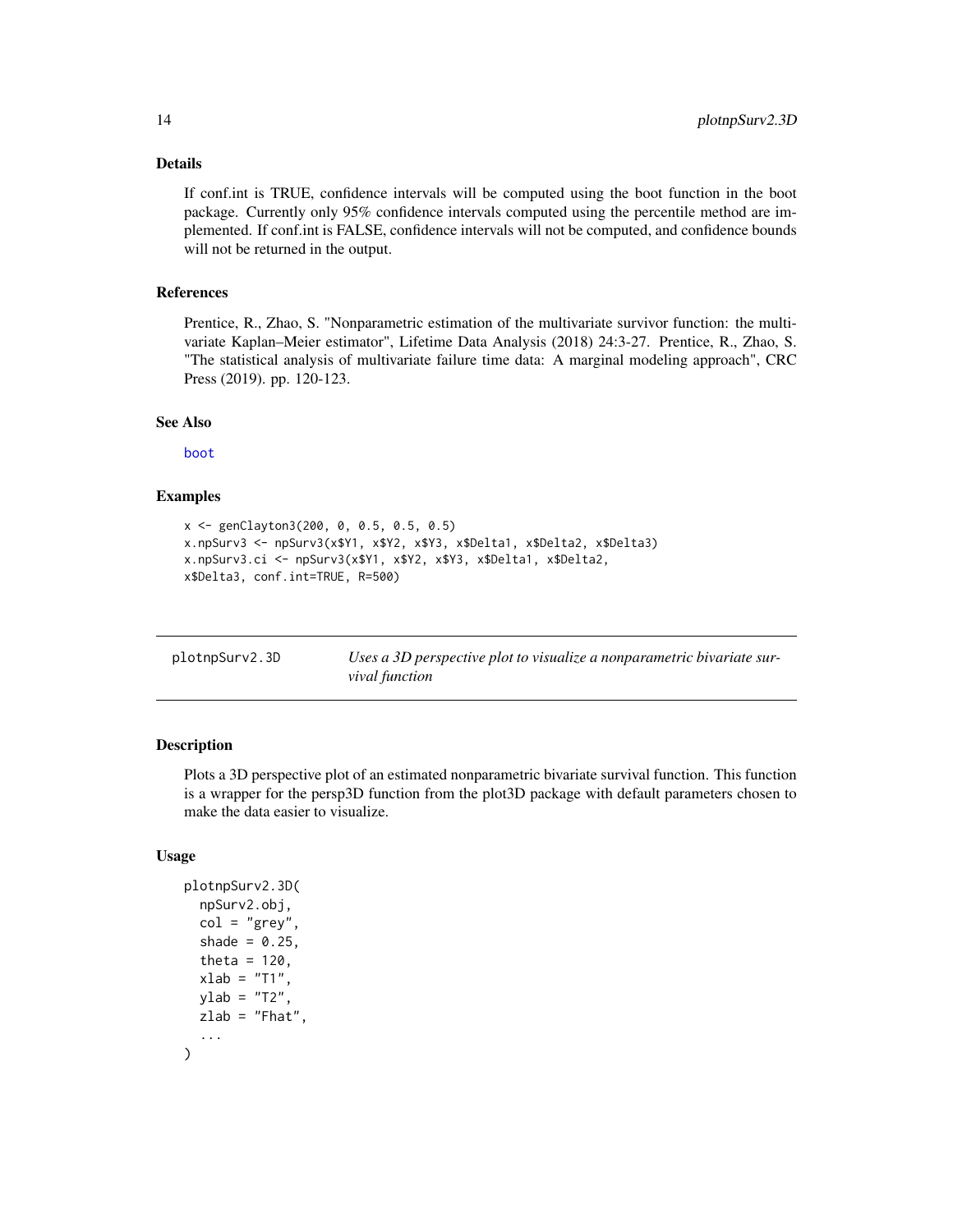# <span id="page-14-0"></span>plotnpSurv2.HM 15

# Arguments

| npSurv2.obj | Output of the npSurv2 function.                                           |
|-------------|---------------------------------------------------------------------------|
| col         | Color palette to be used for the plot. Defaults to "grey". See persp3D.   |
| shade       | The degree of shading of the surface facets. Defaults to 0.25. See persp. |
| theta       | The azimuthal viewing direction. See persp.                               |
| xlab        | The x-axis label. Defaults to "T1".                                       |
| ylab        | The y-axis label. Defaults to "T2".                                       |
| zlab        | The z-axis label. Defaults to "Fhat".                                     |
| $\cdots$    | Additional parameters to the persp3D function.                            |

# See Also

[npSurv2](#page-9-1), [persp3D](#page-0-0)

# Examples

```
x <- genClayton2(1000, 0, 1, 1, 2, 2)
x.npSurv2 <- npSurv2(x$Y1, x$Y2, x$Delta1, x$Delta2)
plotnpSurv2.3D(x.npSurv2)
x2 <- genClayton2(1000, 2, 1, 1, 2, 2)
x2.npSurv2 <- npSurv2(x2$Y1, x2$Y2, x2$Delta1, x2$Delta2)
plotnpSurv2.3D(x2.npSurv2)
```

| plotnpSurv2.HM | Uses a heat map to visualize a nonparametric bivariate survival func- |
|----------------|-----------------------------------------------------------------------|
|                | tion                                                                  |

# Description

Plots a heat map of an estimated nonparametric bivariate survival function. This function is a wrapper for the image function with default parameters chosen to make the data easier to visualize.

```
plotnpSurv2.HM(
  npSurv2.obj,
  contour = TRUE,
  col = terrain.colors(100),
  xlab = "T1",
  ylab = "T2",
  ...
\mathcal{L}
```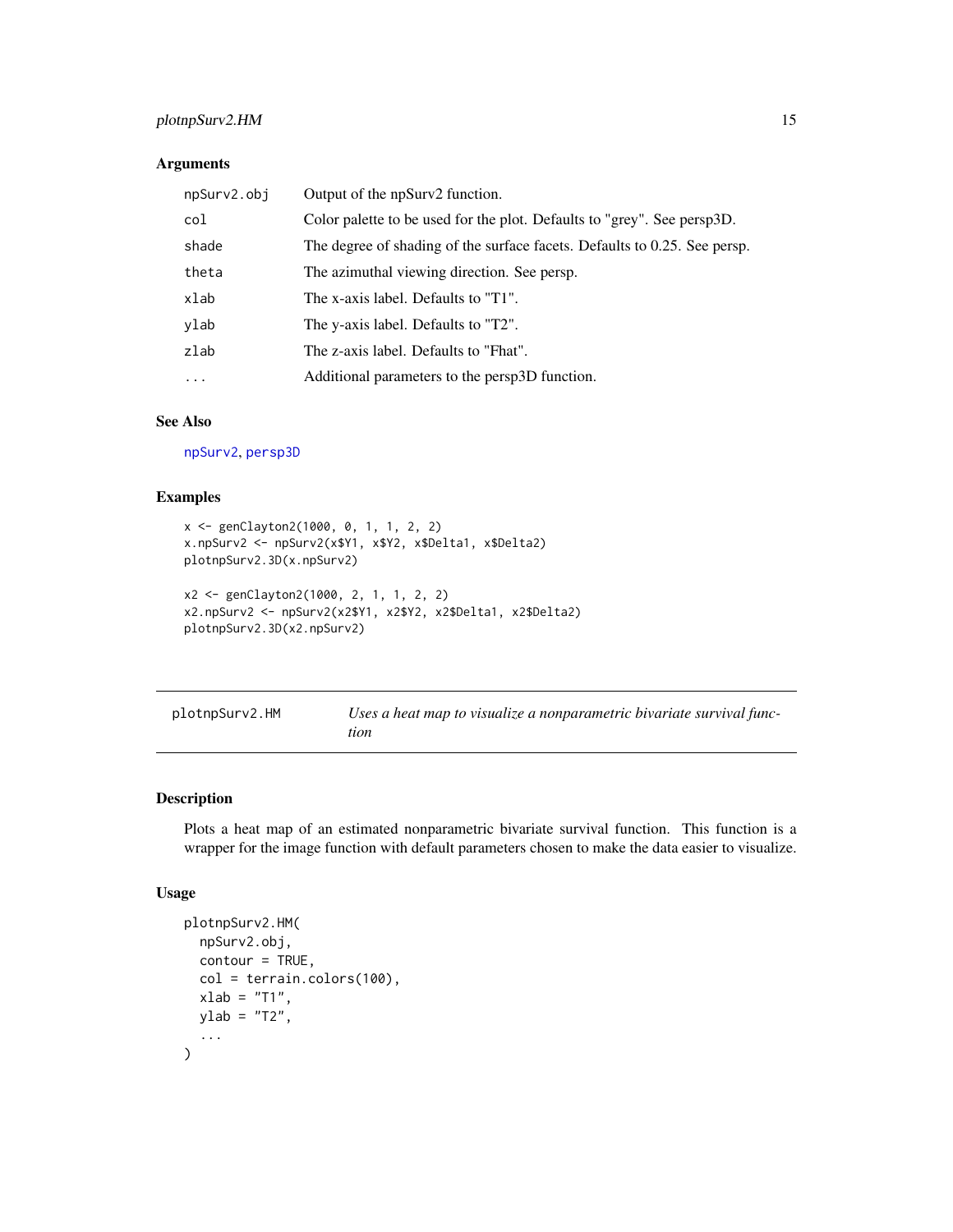# <span id="page-15-0"></span>Arguments

| npSurv2.obj | Output of the npSurv2 function.                                       |
|-------------|-----------------------------------------------------------------------|
| contour     | Should contour lines be added to the plot? Defaults to TRUE.          |
| col         | List of colors for the heat map. Defaults to terrain.colors $(100)$ . |
| xlab        | The x-axis label. Defaults to "T1".                                   |
| ylab        | The y-axis label. Defaults to "T2".                                   |
|             | Additional parameters to the image function.                          |

# See Also

[npSurv2](#page-9-1), [image](#page-0-0)

# Examples

```
x <- genClayton2(1000, 0, 1, 1, 2, 2)
x.npSurv2 <- npSurv2(x$Y1, x$Y2, x$Delta1, x$Delta2)
plotnpSurv2.HM(x.npSurv2)
x2 <- genClayton2(1000, 2, 1, 1, 2, 2)
x2.npSurv2 <- npSurv2(x2$Y1, x2$Y2, x2$Delta1, x2$Delta2)
plotnpSurv2.HM(x2.npSurv2)
```

| tvc.example |                                                           |  |  |
|-------------|-----------------------------------------------------------|--|--|
|             | Creates an example of a matrix of time-varying covariates |  |  |

# Description

Given a set of (non-time-varying) covariates, creates a simple example of a matrix of time-varying covariates that can be used as input data for the mHR2.tvc function.

#### Usage

```
tvc.example(Y1, Y2, Delta1, Delta2, X)
```
# Arguments

| Y1. Y2 | Vectors of event times (continuous).                                  |
|--------|-----------------------------------------------------------------------|
|        | Delta1, Delta2 Vectors of censoring indicators (1=event, 0=censored). |
| X      | Matrix of covariates (continuous or binary).                          |

#### Value

A list containing the following elements:

ids: A vector of ids

X.tv: Time-varying covariate matrix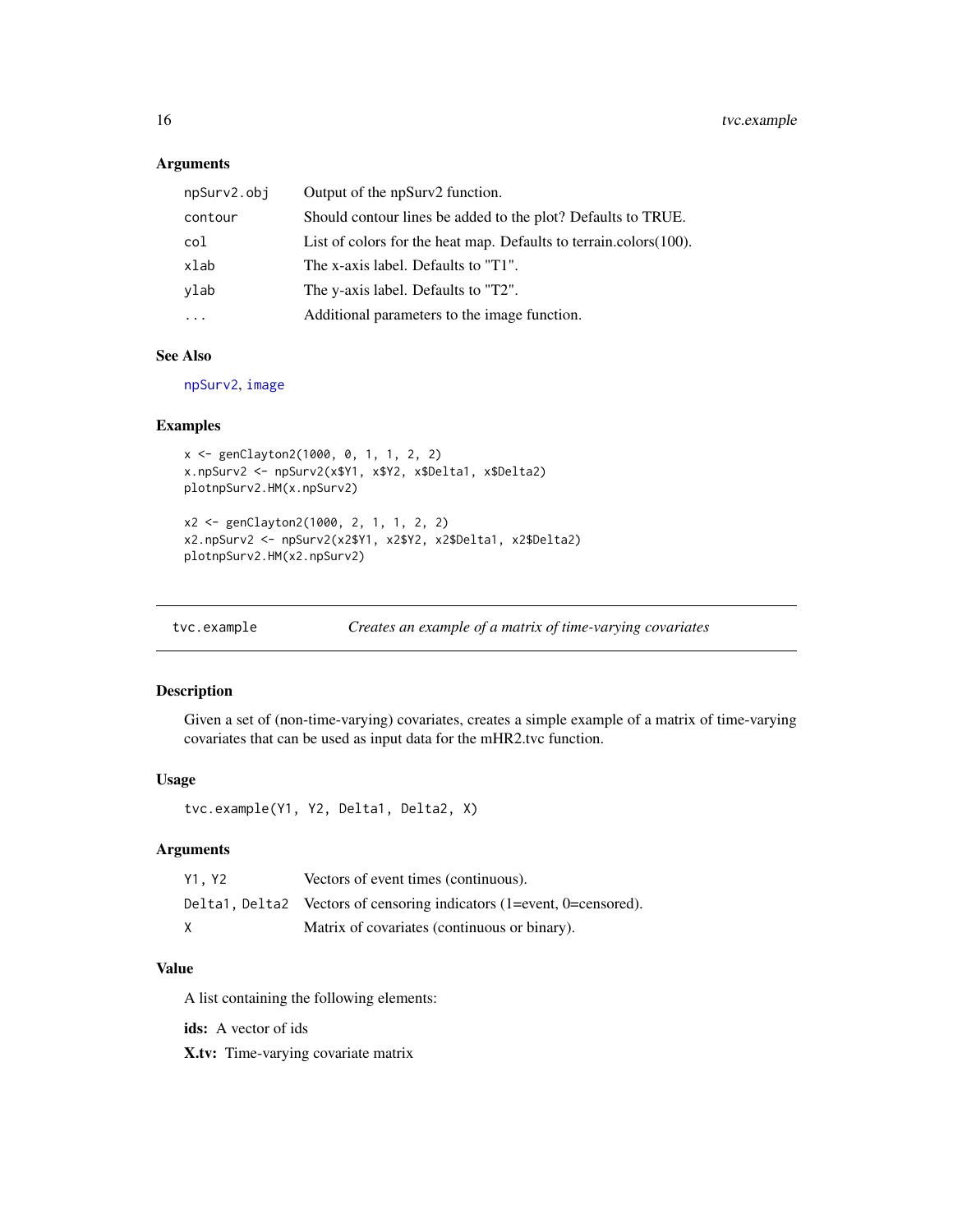# <span id="page-16-0"></span>tvc.example 17

# Details

For each (non-time-varying) covariate in X, two time-varying covariates are created. The first timevarying covariate is equal to X*log(T1), and the second is equal to X*log(T2). (If T=0, then the timevarying covariate is set to be 0.) A vector of ID numbers and a matrix of time-varying covariates are created in a format that can be passed to the mHR2.tvc function.

# See Also

[mHR2](#page-5-1), [genClaytonReg](#page-3-1)

# Examples

```
x <- genClaytonReg(250, 2, 0.5, 1, 1, 0, log(2), 0, 5, 5)
x.tv <- tvc.example(x$Y1, x$Y2, x$Delta1, x$Delta2, x$X)
```